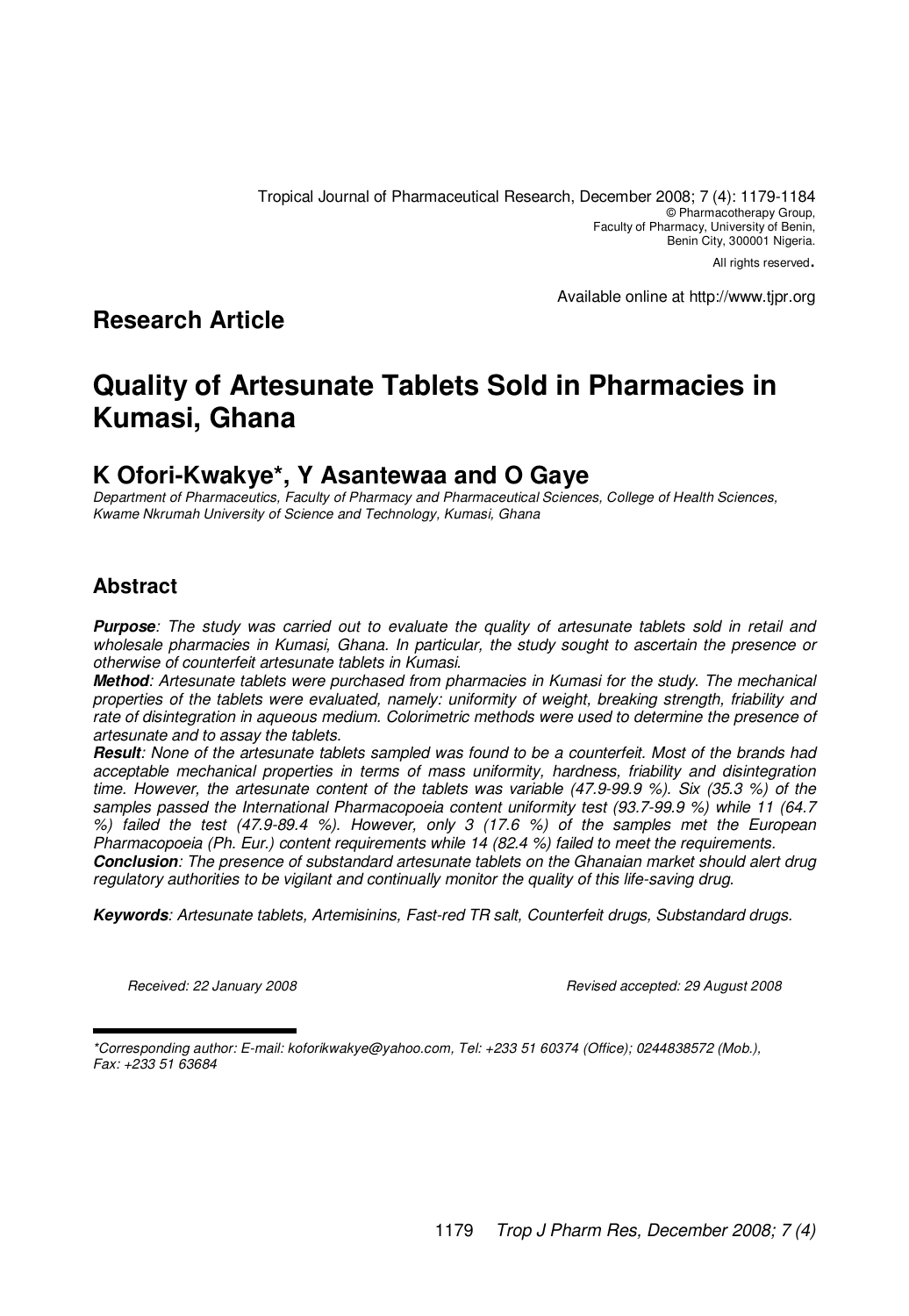#### **INTRODUCTION**

Artesunate and other artemisinin derivatives such as artemether, and dihydroartemisinin are potent drugs which are used in the management of uncomplicated malaria. Artesunate is the most widely used of the artemisinin derivatives<sup>1</sup>. The use of any of the artemisinins as monotherapy has, however, been discouraged by the WHO to minimise the development of resistance to these new antimalarials. Instead, the WHO has since 2001 recommended the use of artemisininbased combination therapy (ACT) as first line malaria treatment in malaria-endemic African countries. In Ghana, artesunate-amodiaquine is the ACT of choice<sup>2</sup>. The cure rate from monotherapy with artesunate and other artemisinin derivatives is low compared to the use of ACT<sup>3</sup>. In spite of the recommendation from the WHO, monotherapy with artesunate tablets is commonly employed in the management of malaria in Ghana and many other countries in Africa<sup>4, 5</sup>.

Whether employed as monotherapy or as a component of ACT, artesunate plays a pivotal role in the global fight against malaria, hence there is the need to guarantee its quality and eliminate any form of fakery or counterfeiting. Already there have been several reports cataloguing the distribution and use of counterfeit and substandard artesunate tablets in many South-East Asian countries<sup>6-</sup> <sup>11</sup>. Many African countries lack the resources to employ advanced techniques such as high performance liquid chromatography; mass spectrometry and Raman spectroscopy<sup>12</sup> which can be used to ascertain the authenticity of artemisinin products in the market and are therefore vulnerable to counterfeiting and substandard drugs. Also, artesunate and other artemisinins, being generally expensive drugs, are potential targets of counterfeiting. As a result of the above factors, Africa has been cited as the next possible destination for counterfeit and substandard artemisinins<sup>10</sup>. Already, cases of counterfeit and substandard artemisinins have been reported in African countries such as Tanzania, Cameroon <sup>8</sup>, Kenya and the Democratic Republic of Congo<sup>16</sup>.

In Ghana, artesunate tablet is the commonest artemisinin product in the market and is available in various strengths from both local and foreign manufacturers. The quality of these antimalarials if not properly safeguarded could lead to therapeutic failure in patients and the development of drug resistance. The objective of this study was, therefore, to evaluate the quality of artesunate tablets available in community and wholesale pharmacies in Kumasi, Ghana. The study also sought to determine the existence or otherwise of counterfeit or fake artesunate tablets in the study area.

### **EXPERIMENTAL**

#### **Materials**

Five blisterpacks each of 17 brands of artesunate tablets manufactured by various pharmaceutical companies in Ghana (5 brands) and abroad (12 brands) were purchased between February and March 2006 from different pharmacy shops located in Kumasi, Ghana (Table 1). The artesunate tablet brands include 4 combi-packs of artesunate and amodiaquine and one (1) combi-pack of artesunate and sulphamethoxypyrazine/pyrimethamine.

Artesunate powder was a gift from Kinapharma Ltd. (Kumasi, Ghana). All the artesunate tablet brands sampled had a remaining shelf life of at least one year at the time of sampling. Fast Red TR salt (1, 5- Naphthalene-disulfonate salt, reagent grade) was obtained from Acros Organics (New Jersey, USA). Glacial acetic acid of density 1.048-1.051 g/ml and sodium hydroxide were obtained from Philip Harris Plc. (Lichfield, England).

#### **Uniformity of weight and disintegration of tablets**

The uniformity of weight was determined as the relative standard deviation of twenty randomly selected artesunate tablets.

The disintegration times of six randomly selected tablets was determined in distilled water at 37  $\pm$  0.5 °C using an Erweka tablet disintegration tester (Type ZT3/1, Heusenstamm, Germany).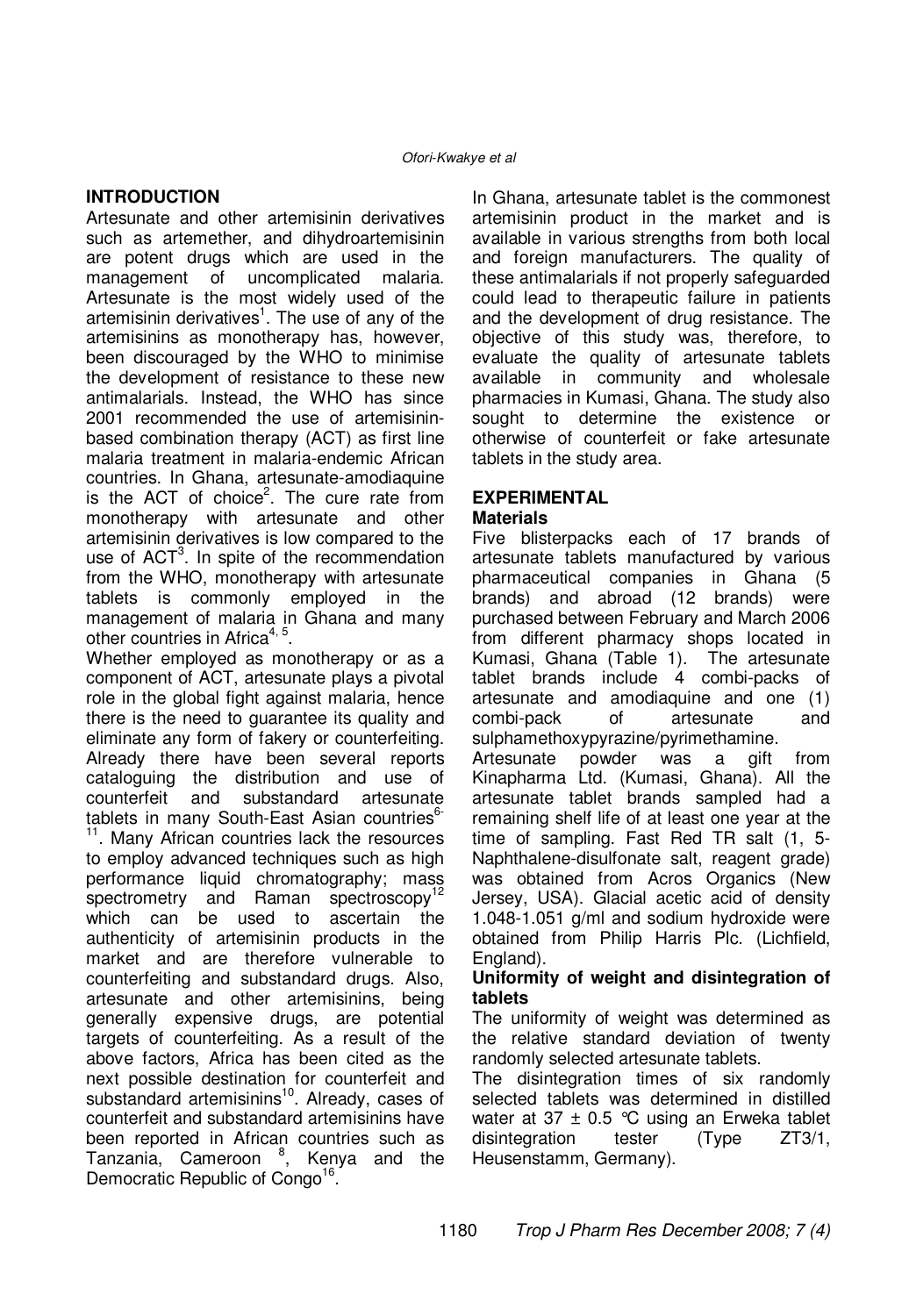### **Breaking strength and friability of tablets**

The breaking strength of ten randomly selected tablets was determined using a Schleuniger hardness tester (Schleuniger and Co., Switzerland).

The friability (%) of ten randomly selected tablets was determined using an Erweka friabilator (Erweka TA20, England) operated at 25 rpm for 4 minutes.

#### **Qualitative test on artesunate tablets**

A test for the presence or absence of artesunate in the tablets, which was meant to distinguish genuine artesunate from counterfeit ones, was carried out using a colorimetric field method for the qualitative testing of artesunate in tablets (standard test) $^{13}$ .

#### **Assay of artesunate tablets**

Artesunate tablets were quantitatively analysed using a previously described and validated colorimetric method with minor modifications<sup>1</sup>. A number of artesunate tablets (2-5, depending on artesunate brand) were crushed into powder in a porcelain mortar with a pestle. Artesunate powder equivalent to 0.1 g artesunate was weighed into a 100 ml volumetric flask. A quantity of 1M sodium hydroxide was added to the artesunate powder to the 40 ml mark and allowed to stand for 20 min to hydrolyse the drug. The sample was filtered with a sintered glass filter into a 100 ml volumetric flask and to the filtrate was added 40 ml of 1.1 M acetic acid, followed by 20 ml of 5mg/ml Fast Red TR. The resultant solution was allowed to stand for 5 min to form a yellowish solution. The amount of artesunate in the final solutions formed were assayed spectrophotometrically (Cecil 8000 Series, Cecil Instruments, Cambridge, England) at 420 nm with the use of regression data obtained from a calibration plot of artesunate powder ( $r^2 = 0.9941$ ). The tests were repeated twice and the results presented are the mean of three determinations. The whole procedure was repeated for the different brands of artesunate tablets.

#### **RESULTS**

The shelf life of the artesunate tablets ranged from 2 to 4 years. Table 1 shows the country of manufacture and the mechanical properties of the artesunate tablets. The country of manufacture was indicated for all the samples, except for ART 1. The percentage weight deviation of the various brands of artesunate from their respective mean weights was less than 10%. The mean tablet weight for 25 mg, 50 mg, 100 mg and 200 mg strength artesunate brands was  $203.5 \pm 7.45$  mg (n  $=$ 1), 287.1  $\pm$  57.2 mg (n = 11), 309.9  $\pm$  83.6 mg (n = 4) and  $566.2 \pm 9.05$  mg (n = 1), respectively. The breaking strength of the tablets ranged from  $2.5 - 17.2$  kg/cm<sup>2</sup>. Only ART 13 and ART 15 had breaking strength values lower than 4.0 kg/cm<sup>2</sup>. The percentage friability was lower than 1 % w/w (range: 0.04- 0.85 % w/w) for all the tablets tested. All the tablets disintegrated in aqueous medium in less than 5 minutes (range:  $41 \pm 1.82 - 257 \pm 1.5$ 13.5 s).

Qualitative tests on all the different brands of artesunate tablets resulted in the formation of a yellowish product of varying colour intensity. Table 2 depicts the content of artesunate in the tablets. The percentage artesunate content ranged from 47.9 to 99.9 %. Six (35.3 %) of the tablets had artesunate content  $\geq 90$ % while eleven (64.7 %) had artesunate content <90 % of the label claim. On the other hand, three (17.6 %) of the samples had artesunate content  $\geq$  95 % while fourteen (82.4 %) was <95%.

#### **DISCUSSION**

The country of manufacture was indicated on the packaging of all the brands of artesunate tablets except for ART 1 where the only address given was that of the dealer/marketing agent in the United Kingdom. This observation makes ART 1 a product of doubtful quality. All the tablets sampled were within their shelf life at the time of the study. Physical examination of the product packaging and the artesunate tablets of the other brands did not give any indication of fakery or counterfeiting. Qualitative tests on the artesunate tablets using the Fast Red TR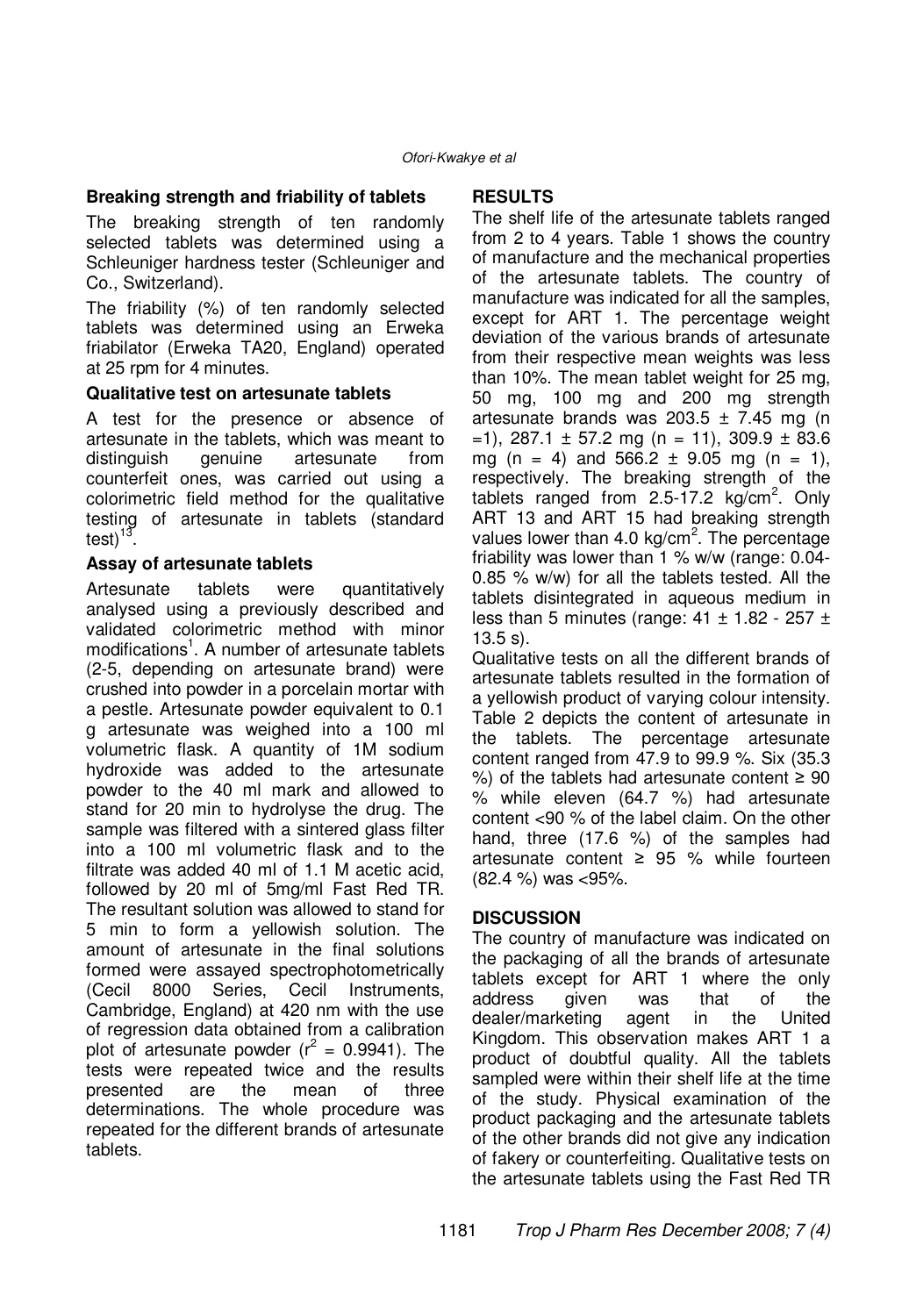#### Ofori-Kwakye et al

| Sample code            | Country of<br><b>Manufacture</b> | <b>Mean</b><br>tablet<br>weight (mg) | <b>Breaking</b><br>strength<br>(kg/cm <sup>2</sup> ) | <b>Friability</b><br>(%) | <b>Disintegration</b><br>time(s) |  |
|------------------------|----------------------------------|--------------------------------------|------------------------------------------------------|--------------------------|----------------------------------|--|
| ART 1                  | ΝI                               | $318.8 \pm 9.94$                     | $12.8 \pm 2.11$                                      | 0.04                     | $193 \pm 9.4$                    |  |
| ART <sub>2</sub>       | India                            | $282.3 \pm 3.17$                     | $17.2 \pm 3.10$                                      | 0.07                     | $156 \pm 12.9$                   |  |
| ART <sub>3</sub>       | China                            | $272.3 \pm 2.13$                     | $5.3 \pm 0.58$                                       | 0.31                     | $56 \pm 6.4$                     |  |
| ART <sub>4</sub>       | China                            | $288.4 \pm 5.41$                     | 12.1 ± 1.00                                          | 0.15                     | $68 \pm 4.7$                     |  |
| ART <sub>5</sub>       | Ghana                            | $283.2 \pm 6.09$                     | $7.3 \pm 1.25$                                       | 0.24                     | $87 \pm 3.6$                     |  |
| ART 6                  | India                            | $343.3 \pm 4.55$                     | $13.7 \pm 0.61$                                      | 0.08                     | $173 \pm 8.2$                    |  |
| ART <sub>7</sub>       | Ghana                            | $283.2 \pm 7.06$                     | $5.5 \pm 0.77$                                       | 0.22                     | $139 \pm 4.9$                    |  |
| ART 8                  | India                            | $294.8 \pm 3.28$                     | $5.6 \pm 1.35$                                       | 0.20                     | $77 \pm 3.6$                     |  |
| ART <sub>9</sub>       | Belgium                          | $379.0 \pm 3.55$                     | $14.9 \pm 3.07$                                      | 0.01                     | $148 \pm 13.4$                   |  |
| <b>ART 10</b>          | Switzerland                      | $566.2 \pm 9.05$                     | $17.1 \pm 2.51$                                      | 0.08                     | $132 \pm 12.7$                   |  |
| <b>ART 11</b>          | Ghana                            | $397.1 \pm 8.01$                     | $7.2 \pm 0.53$                                       | 0.85                     | $61 \pm 10.6$                    |  |
| <b>ART 12</b>          | India                            | $202.5 \pm 5.50$                     | $4.7 \pm 0.59$                                       | 0.41                     | $121 \pm 23.9$                   |  |
| <b>ART 13</b>          | India                            | $192.5 \pm 8.30$                     | $3.4 \pm 0.56$                                       | 0.52                     | $44 \pm 2.3$                     |  |
| <b>ART 14</b>          | Belgium                          | $372.5 \pm 8.51$                     | $6.6 \pm 1.28$                                       | 0.44                     | $41 \pm 1.82$                    |  |
| <b>ART 15</b>          | Ghana                            | $203.5 \pm 7.45$                     | $2.5 \pm 0.43$                                       | 0.84                     | $58 \pm 4.1$                     |  |
| <b>ART 16</b>          | Ghana                            | $286.5 \pm 9.60$                     | $4.5 \pm 0.39$                                       | 0.57                     | $90 \pm 27.4$                    |  |
| <b>ART 17</b>          | India                            | $201.5 \pm 8.50$                     | $5.0 \pm 0.43$                                       | 0.83                     | $257 \pm 13.5$                   |  |
| $NII = NIot$ indicated |                                  |                                      |                                                      |                          |                                  |  |

|  |  |  |  |  |  |  |  |  |  | Table 1: The country of manufacture and some mechanical properties of artesunate tablets |  |
|--|--|--|--|--|--|--|--|--|--|------------------------------------------------------------------------------------------|--|
|--|--|--|--|--|--|--|--|--|--|------------------------------------------------------------------------------------------|--|

NI = Not indicated

dye technique also produced yellowish coloured products signifying the presence of artesunate in all the artesunate tablet brands. Thus, none of the tablets tested was found to be counterfeit. Counterfeit drugs have been defined by the WHO as drugs which are 'deliberately and fraudulently mislabelled with respect to identity or source and occur with branded and generic products and may include products with the correct ingredients but fake packaging, with the wrong ingredients, without active ingredients or with insufficient active ingredients'<sup>14</sup>. Variation in colour intensity of the samples indicates a variation in the amount of artesunate contained in the different brands of artesunate tablets, signifying the possibility of substandard tablets. Substandard drugs have been defined as medicines that have been manufactured below established standards of quality<sup>14</sup> .

Most of the tablets possessed appropriate mechanical properties in terms of weight uniformity, breaking strength, friability and disintegration time (Table 1). The different brands of artesunate tablets showed acceptable weight uniformity with weight deviations less than 10 %w/w. The breaking

strength of the tablets was  $\geq 4$  kg/cm<sup>2</sup> except for ART 13  $(3.4 \text{ kg/cm}^2)$  and ART 15  $(2.5 \text{ m})$ kg/cm<sup>2</sup>). Thus, ART 13 and ART 15 failed the breaking strength test. The breaking strength is used to characterise the hardness of tablets. Tablets with breaking strength values  $\geq$  4 kg/cm<sup>2</sup> have acceptable hardness. The friability of all the artesunate brands was <1% w/w and the disintegration times were less than 15 minutes, thus all the artesunate brands passed the friability and disintegration tests. It could thus be inferred that all the artesunate brands studied could withstand abrasion without loss of tablet integrity and could disintegrate readily in aqueous medium, especially in the gastrointestinal tract. Quantitative analysis using absorbance

measurements showed 6 (35.3 %) of the tablets passing and 11 (64.7 %) failing the WHO International Pharmacopoeia requirement which specifies artesunate tablets to contain not less than 90.0 % and not more than 110.0 % of the amount of artesunate indicated on the label<sup>15</sup>. On the other hand, only 3 (17.6 %) of the samples passed the European Pharmacopoeia content specifications of 95-105 % of the active drug substance<sup>17</sup> while 14 (82.4 %) did not meet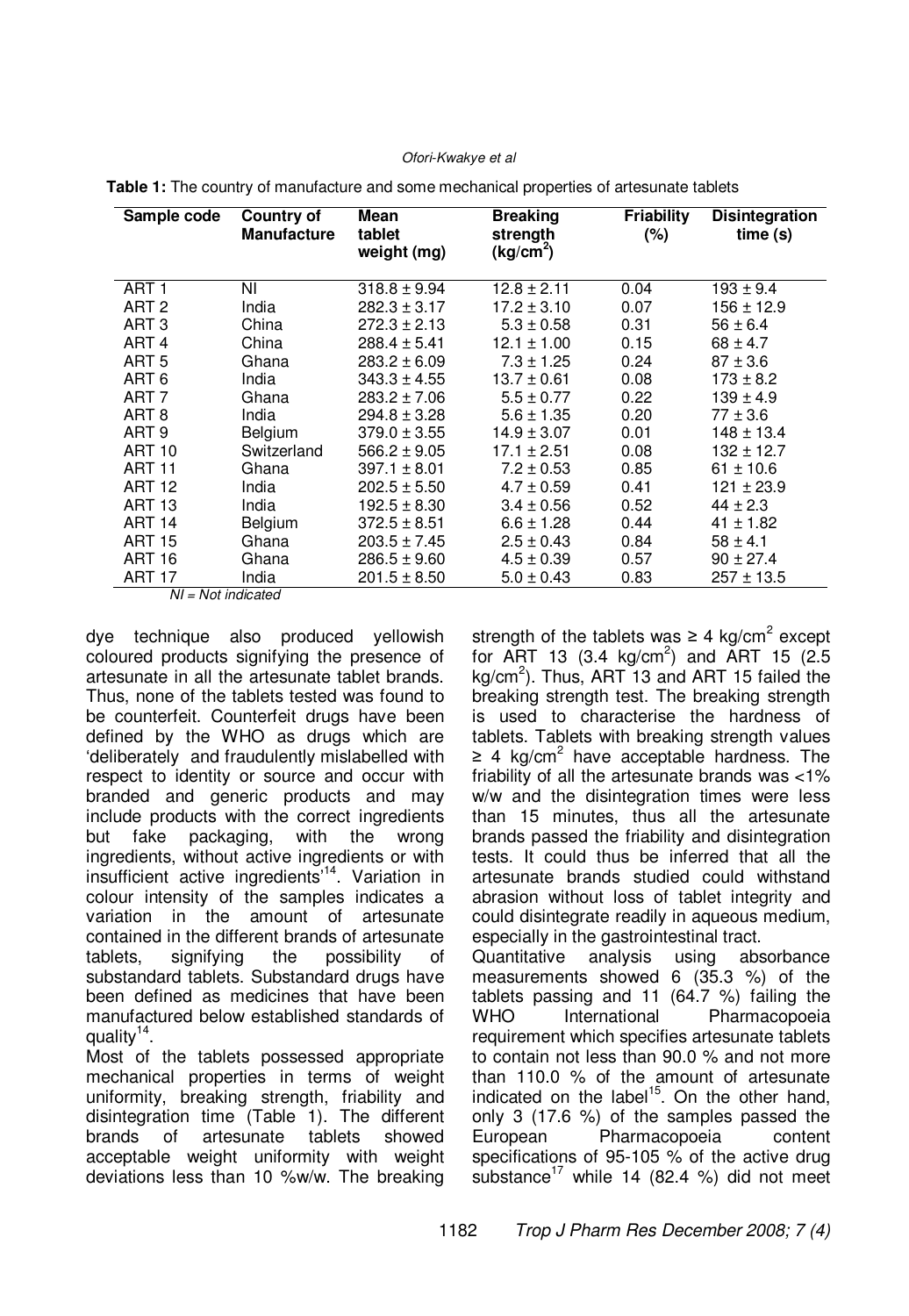#### Ofori-Kwakye et al

| Sample<br>code   | Active ingredients per<br><b>Brand</b>                                                   | <b>Artesunate</b><br>content (mg) | <b>Artesunate</b><br>content (%) | Content uniformity<br>requirements<br>Ph. Int.<br>Ph. Eur |      |
|------------------|------------------------------------------------------------------------------------------|-----------------------------------|----------------------------------|-----------------------------------------------------------|------|
| ART <sub>1</sub> | Artesunate, 50mg                                                                         | 35.76                             | 71.52                            | Fail                                                      | Fail |
| ART <sub>2</sub> | Artesunate, 50mg                                                                         | 44.35                             | 88.70                            | Fail                                                      | Fail |
| ART <sub>3</sub> | Artesunate, 50mg                                                                         | 32.46                             | 64.91                            | Fail                                                      | Fail |
| ART <sub>4</sub> | Artesunate, 50mg                                                                         | 38.66                             | 77.31                            | Fail                                                      | Fail |
| ART <sub>5</sub> | Artesunate, 50mg                                                                         | 46.86                             | 93.72                            | Pass                                                      | Fail |
| ART <sub>6</sub> | Artesunate, 50mg                                                                         | 26.58                             | 53.16                            | Fail                                                      | Fail |
| ART <sub>7</sub> | Artesunate, 50mg                                                                         | 47.12                             | 94.24                            | Pass                                                      | Fail |
| ART <sub>8</sub> | Artesunate, 50mg                                                                         | 36.01                             | 72.02                            | Fail                                                      | Fail |
| ART <sub>9</sub> | Artesunate, 100mg                                                                        | 99.93                             | 99.93                            | Pass                                                      | Pass |
| <b>ART 10</b>    | Artesunate, 200mg                                                                        | 199.66                            | 99.83                            | Pass                                                      | Pass |
| <b>ART 11</b>    | Artesunate, 50mg                                                                         | 32.25                             | 64.50                            | Fail                                                      | Fail |
| <b>ART 12</b>    | Artesunate, 50mg                                                                         | 44.13                             | 88.25                            | Fail                                                      | Fail |
| ART 13*          | Artesunate, 50mg<br>Amodiaquine, 153.1 mg                                                | 23.95                             | 47.90                            | Fail                                                      | Fail |
| ART 14*          | Artesunate, 100mg<br>Sulfamethoxypyrazine,<br>250mg/ Pyrimethamine,<br>$12.5 \text{ mg}$ | 93.73                             | 93.73                            | Pass                                                      | Fail |
| <b>ART 15*</b>   | Artesunate, 25mg<br>Amodiaquine, 75mg                                                    | 21.91                             | 87.65                            | Fail                                                      | Fail |
| ART 16*          | Artesunate, 100mg<br>Amodiaquine, 300mg                                                  | 97.18                             | 97.18                            | Pass                                                      | Pass |
| ART 17*          | Artesunate, 100mg<br>Amodiaquine, 300mg                                                  | 89.38                             | 89.38                            | Fail                                                      | Fail |

**Table 2:** The strength and content of artesunate in different brands of artesunate tablets sampled (mean of 3 measurements)

Ph. Int. = The International Pharmacopoeia; Ph. Eur. = The European Pharmacopoeia \*Combi-packs of artesunate and other drugs - the results are based on analysis of only the artesunate packs

the requirement. All the samples that failed the International Pharmacopoeia (90-110 %) or the European Pharmacopoeia (95-105 %) content requirements of artesunate were underdosed and hence were substandard. For instance, the two most underdosed artesunate samples, namely: ART 6 and ART 13 contained a little over half (53.14 %) and less than half (47.90 %) of the labelled amount of

the drug, respectively. On the whole, artesunate tablets manufactured in Europe were of higher quality than those produced in India, China, or Ghana.

Even though no counterfeit artesunate tablets was observed in the study a greater proportion of the brands sampled were found to be of substandard quality. The use of such substandard artesunate tablets in treatment